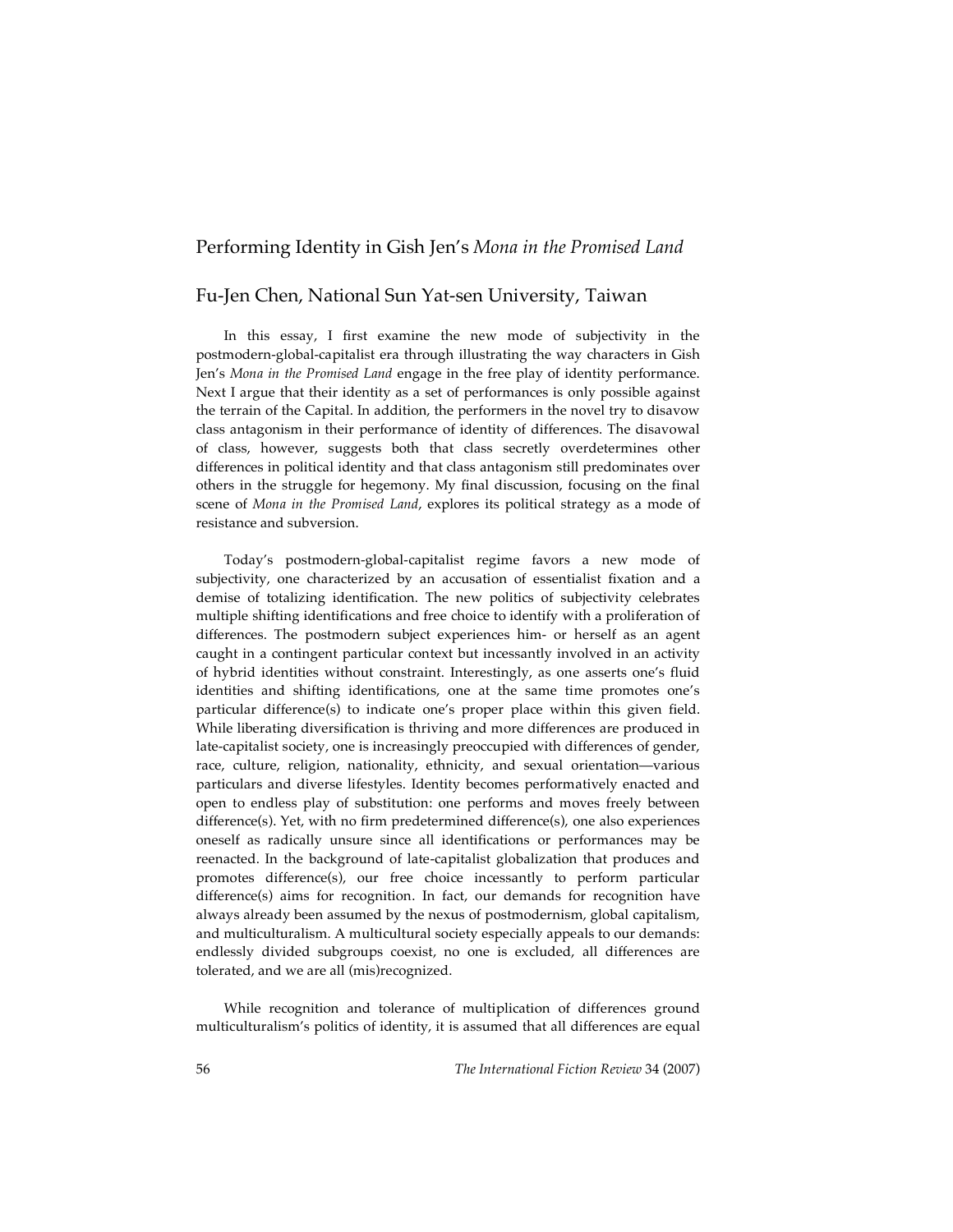and each carries the same weight. Inasmuch as none of the differences is privileged, class difference becomes at best one species of proliferation of new political subjectivities. Once promoted in the Marxist tradition as the determinant of social reality and human subjectivity, the politics of class difference has been referred to as essentialism, and the charge is made that class struggle can no longer overdetermine the complexity of the social reality and multiplicity of subjectivity. Today, the politics of class difference has become less fashionable and "progressively decentred by an increasing preoccupation with gender, race, ethnicity, [and] sexuality."<sup>1</sup> Even class consciousness is denied because to draw clear class distinctions becomes impossible or impracticable in today's so-called classless society in which we are all middle class or working class.

Though there is a long tradition of confronting issues of class and race in Asian-American literature, Asian-American literary works shift toward investigating the possibility of a fluid, decentered identity in a postmodern era, challenging the very notion of a stable identity of sexuality, gender, and ethnicity. Even in the Asian-American critical field, new tendencies can also be observed: the lessening of cultural nationalism, the increasing feminist and deconstructivist mode, and the embrace of a postmodern subjectivity opened up to multiplicity and free play.<sup>2</sup> The antiessentialist convictions are apparent in the stories of Gish Jen, a Chinese-American writer. In many interviews, Jen, a daughter of immigrant Chinese parents who grew up in Scarsdale, New York, herself advocates the concept of identity in flux, an identity performatively enacted.<sup>3</sup> In addition to her antiessentialist position and highlighting the notion of performativity, Jen also devotes her attention to the politics of class.

The issue of class in Jen's stories is not obscured by such multicultural concerns as ethnic rights, inequality, racism, representation, intolerance, or immigration. Instead, her writing explores the problematic of class stratification among racial groups and "ethclasses"<sup>4</sup> in our current postmodern-globalcapitalist regime. While her novels *Typical American* (1991) and *Mona in the*

<sup>1</sup> Andrew Milner, *Class* (London: Sage, 1999) 7.

<sup>2</sup> For <sup>a</sup> detailed discussion, see Sau-ling Cynthia Wong, *Reading Asian American Literature: From Necessity to Extravagance* (Princeton, NJ: Princeton University Press, 1993) 1–12, King-kok Cheung, *An Interethnic Companion to Asian American Literature* (Cambridge: Cambridge University Press, 1997) 1–2, and also Begona Simal Gonzalez, "The (re)birth of Mona Changowitz: Rituals and Ceremonies of Cultural Conversion and Self-making in *Mona in the Promised Land*," *MELUS* 26 (2001): 225–42.

<sup>3</sup> See Jen's interviews with Te-hsing Shan, "Gish Jen," in *Dialogues and Interchanges* (Taipei, Taiwan: Field Publications, 2001), Rachel Lee, "Gish Jen," in *Words Matter: Conversations with Asian American Writers*, ed. King-kok Cheung (Honolulu: University of Hawaii Press, 2000), and Don Lee, "About Gish Jen," *Ploughshares* 26 (2000): 17–22.

<sup>4</sup> Yen Espiritu and Paul Ong, "Class Constraints on Racial Solidarity among Asian Americans," *The New Asian Immigration in Los Angeles and Global Restructuring*, ed. Paul Ong et al. (Philadelphia: Temple University Press, 1994) 308.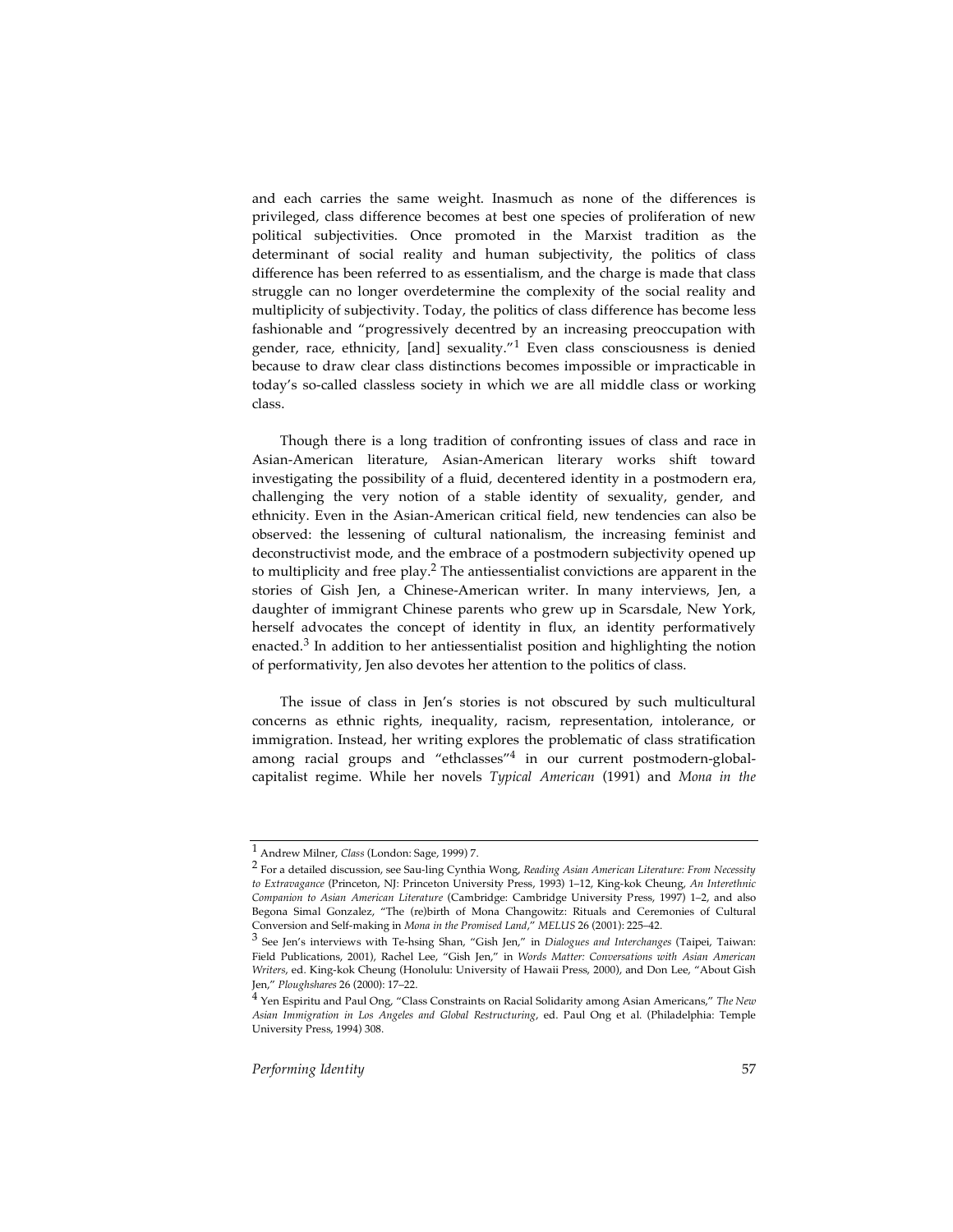*Promised Land* (1996), <sup>5</sup> and her collection of short stories, *Who's Irish?* (1999), deal with immigrant experiences, they focus at heart on class. These works all attempt to examine the multicultural-capitalist-postmodern context where the characters in her stories, including "typical" Americans, Jews, Chinese, Blacks, and Irish, are all driven by the politics of class. In her stories, everyone is a "typical American," living in "the promised land," or, rather, a late-capitalist world, and the question of "Who's Irish?" is better understood as an inquiry about class— "which class?" It is class that concerns those characters most, sets their desires in motion, and drives them to act. In her writing, Jen investigates how capital functions as the field against which the performance of differences emerges.

The Cartesian notion of the subject suggests an agent of rational selflegislation and a unified being of disparate parts, mind and body, each with its own attributes. Distinguished by their opposition to this epistemological model, postmodern theories of subjectivity highlight a subject's inability to remain either stabilized or unified, thereby featuring a liberating proliferation of multiple forms of subjectivity. The radical uncertainty of any subjective position conditions the postmodern subject to experience identity as a matter of choice and an act of performance and thus to float from one contingent identification and temporary embodiment to another. The endless open practices of displacement are illuminated by Judith Butler's theories of gender performativity in which all gender and sexual configurations are performed through a process of recycling and mimicking societal markers of gender, sexuality, and desire. Because performativity, for Butler, serves as the basis of gender constitution, gender identity can only be understood as a fiction in which all members of a culture tacitly agree to act. Gender identity is not what one is, but what one does. <sup>6</sup> Race or ethnicity might work in a similar vein. Butler's "racialization of gender norms"7 affirms de Beauvoir's statement that "one is not born but becomes woman [black/white/Asian-American]." *Mona in the Promised Land* shows to what extent the notion of an "Asian-American" identity is performatively enacted. 8

In the novel, which takes place in the late 1960s, almost all the characters engage in the free play of switching identities. Identity switching is extensively explored by the title character, Mona Chang, by her sister, Callie, by their parents, the Changs, and by Jewish characters of a fictional suburb in New York, Scarshill, modeled upon a mainly Jewish New York suburb, the Scarsdale of Gish

<sup>5</sup> Gish Jen, *Mona in the Promised Land* (New York: Vintage, 1996). Subsequent references are to this edition and are cited parenthetically in the text following the abbreviation *MP*.

<sup>6</sup> Judith Butler, *Gender Trouble* (New York: Routledge, 1990) 33.

<sup>7</sup> Judith Butler, *Bodies That Matter* (New York: Routledge, 1993) 182.

<sup>8</sup> For <sup>a</sup> reading of *Mona in the Promised Land* through Butler's concept of the performative, see Erika T. Lin, "Mona on the Phone: The Performative Body and Racial Identity in Mona in the Promised Land," *MELUS* 28 (2003): 47–57.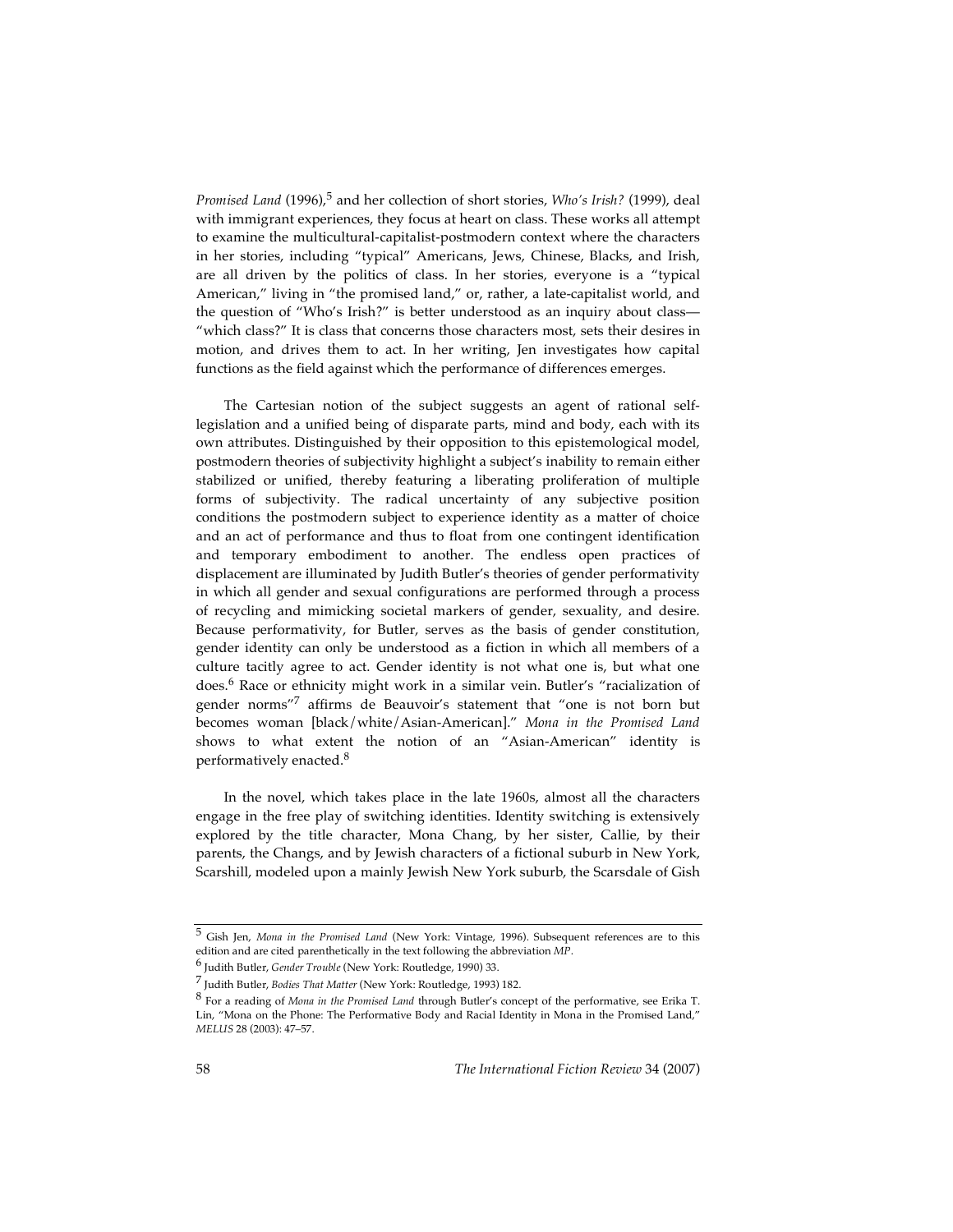Jen's youth. Opening with the Changs' relocation from Chinatown to that affluent neighborhood, the novel first pictures the fulfillment of the American dream in the economic success of the Changs, a newly prosperous immigrant family who own thriving pancake houses. Seen in Scarshill as "the New Jews," they represent "a model minority and Great American Success" in their community (*MP* 3).

The Changs' younger daughter, Mona, contentedly immerses herself in the Yiddish neighborhood as an adolescent and enjoys performing an identity at will. At first, in the eighth grade, Mona, like a "permanent exchange student" (*MP* 6), indulges in performing stereotyped, exotic, and mythic Chinese types, ones who are credited with "get[ting] pregnant with tea" (*MP* 5), having no body smell (*MP* 6), eating living monkey brains (*MP* 8), and inventing scalpels, tomatoes, noodles (*MP* 8). Boasting about her performative "Chineseness," Mona is once urged by her friend to "make a career out of it" (*MP* 8). Through adolescence to adulthood, Mona extends her identity switching from Chinese or Catholic to WASP or Jew. Embracing the idea that "American means being whatever you want" (*MP* 40) and identity performing and switching only require practice of "some rules and speeches"(*MP* 14), Mona converts to Judaism. She studies Jewish history, attends Jewish rituals and ceremonies, befriends Yiddish youths, and ultimately marries a Jew. At the end of the novel she changes her surname from Chang to Changowitz (*MP* 303). In her becoming "Mona Changowitz," her act of renaming inaugurates a new mode of subjectivity, one no longer consistent or essential, but performative and shifting.

Like Mona, other family members are obsessed with identity switching and performing. Though once sick of being Chinese (*MP* 167), her elder sister, Callie, becomes aware in college of the term "Asian American" coined in the late 1960s. Exploring attributes of this new subject position, Callie devotedly acts out "Chineseness." Doing so, she practices Tai Qi, eats shee-veh instead of muffin, speaks a Chinese dialect foreign to her parents' ears, wears padded Chinese jackets and cloth shoes already obsolete in China, and finally, like Mona, switches her name to "Kailan," which, to her, sounds more original and authentic. Baffled by their daughters' behavior, the parents, however, are just as "performative" as any. An overseas Chinese in Jen's first novel, *Typical American*, Ralph has become a typical American in the second novel, and Changkee— "Yankee," perhaps—is his favorite word. An owner of three pancake restaurants, Ralph is successful and his motto is "[t]here is no sure thing. I still believe make sure" (MP 210). He worries that "even our restaurant, standing there so nice, can fall down, good-bye. Forget about sure thing" (*MP* 210). His identity as an American (or, rather, as a WASP) is performatively enacted on the basis of capital. Similarly, Ralph's wife, Helen, clings to a subject position based on performance of class. Arranging a WASP environment for her daughters, Helen always asks them to act "properly," like WASPS, especially "in a place where people might look down on you" (*MP* 280). How to stand, how to sit, how to

*Performing Identity* 59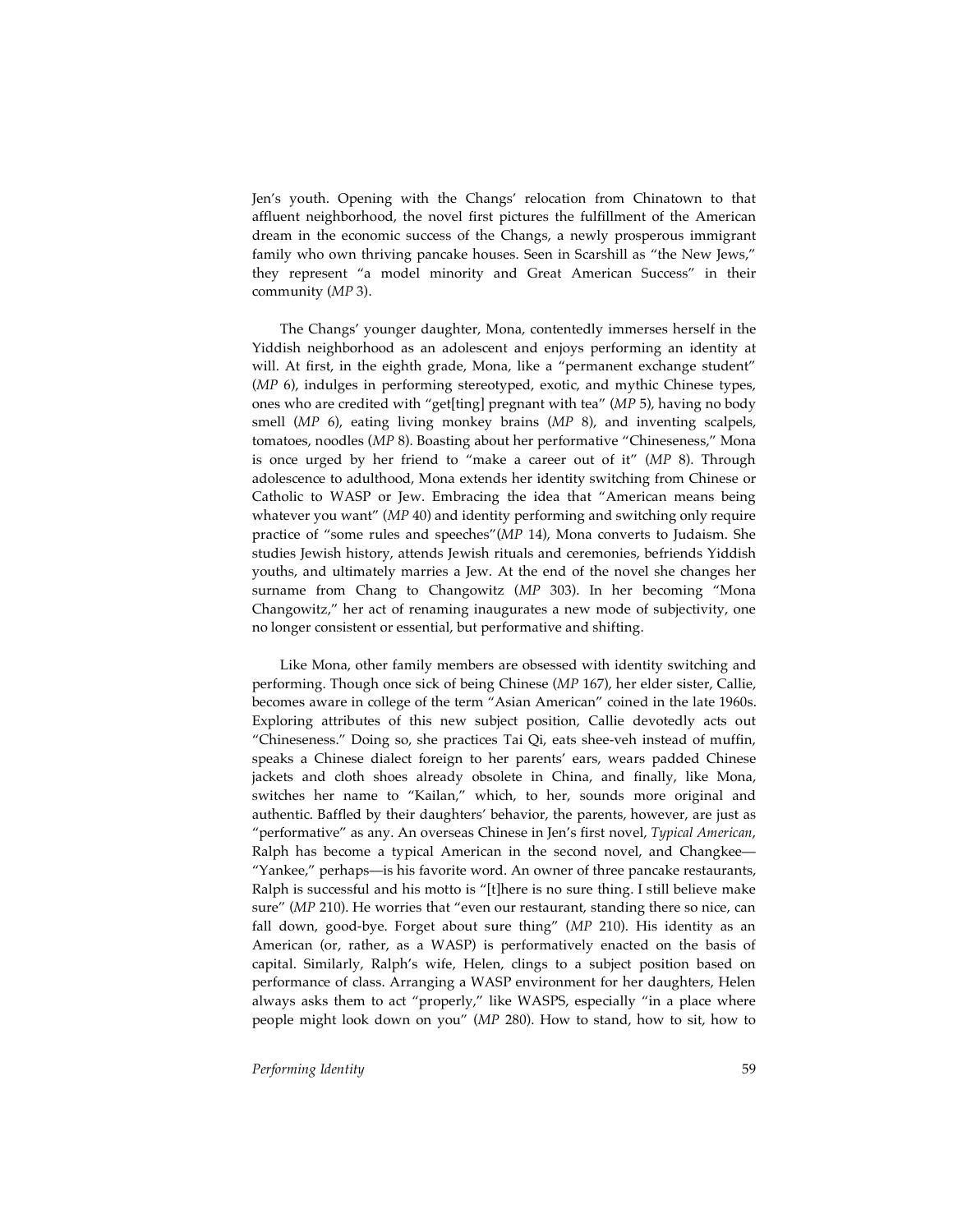walk, and how not to drag the feet—"it's all a matter of manners," she claims (*MP* 53). Her own mannerisms are more obsessive: in public she always firmly holds her pocketbook (*MP* 280) and once cried just because her shoes did not match it (*MP* 300).

Many characters besides the Changs are engaged in performing multiple identities. Mona's best friend, Barbara Gugelstein, first endeavors to be a typical American teenager, which means being cool (that is, less polite than Mona) and being popular (that is, having big boobs and using a Lord and Taylor charge card). Then she abruptly announces that she is "Jewish" (*MP* 30) and begins to attend Jewish youth activities, to join the Temple Youth Group, and to immerse herself in Jewish rituals and traditions. She even claims that "being Jewish is great" and "there's something special about being Jewish she wouldn't want to give up" (*MP* 135). Yet, before long, Barbara turns to fixing her "Jewish" nose and switches back to being an American or, rather, a WASP because, as she explains to Mona, "a little Jewish is fine, but … too much is too much" (*MP* 222). Likewise, although Eloise Ingle, half Jewish, wavers between being a Jew and a WASP, her father, a rich and successful businessman, firmly performs what he believes: "*You've got to know how the game is played*," he insists (*MP* 177; original emphasis). That is "*the great lesson of life,*" he always teaches his children (*MP* 177 original emphasis).

In the novel, the person most skilled at performing and switching is not Mona, but her boyfriend and, later, husband, Seth Mandel. Ironically, Seth is also one who insists on absolute genuineness throughout the novel, saying that "between the inside person and the outside person there should be no difference" (*MP* 121). Harboring antibourgeois values, Seth performs and switches identities among Jew, Japanese, Chinese, hippie, black, WASP, and Native American. He lives in a tepee, uses chopsticks, does yoga, sleeps on a tatami mat, wears dashikis, displays exquisite Zen-like melancholy, believes in a possible previous life in which he was Japanese, and endeavors to behave as "an authentic inauthentic Jew" (*MP* 112). At the end of the novel, having become a professor on tenure track, Seth nevertheless remains ("performs" best as) a WASP.

Identity as performatively enacted by characters in *Mona in the Promised Land* presumes some knowledge of the subject. First, a subject, denying the split within consciousness, can be fully conscious of his or her performance. Second, it assumes that identity relies on one's successful performance of difference(s). Third, it assumes that no intra-contradiction exists within a difference and that inter-relations among differences are smoothly and completely signified in language. In the novel, characters presuppose the existence of a doer who is one hundred percent conscious of what he or she is doing prior to choosing an identity to perform, an identity that is effectively constituted by their successful performance. The novel's most skilled performer, Seth, insists on being fully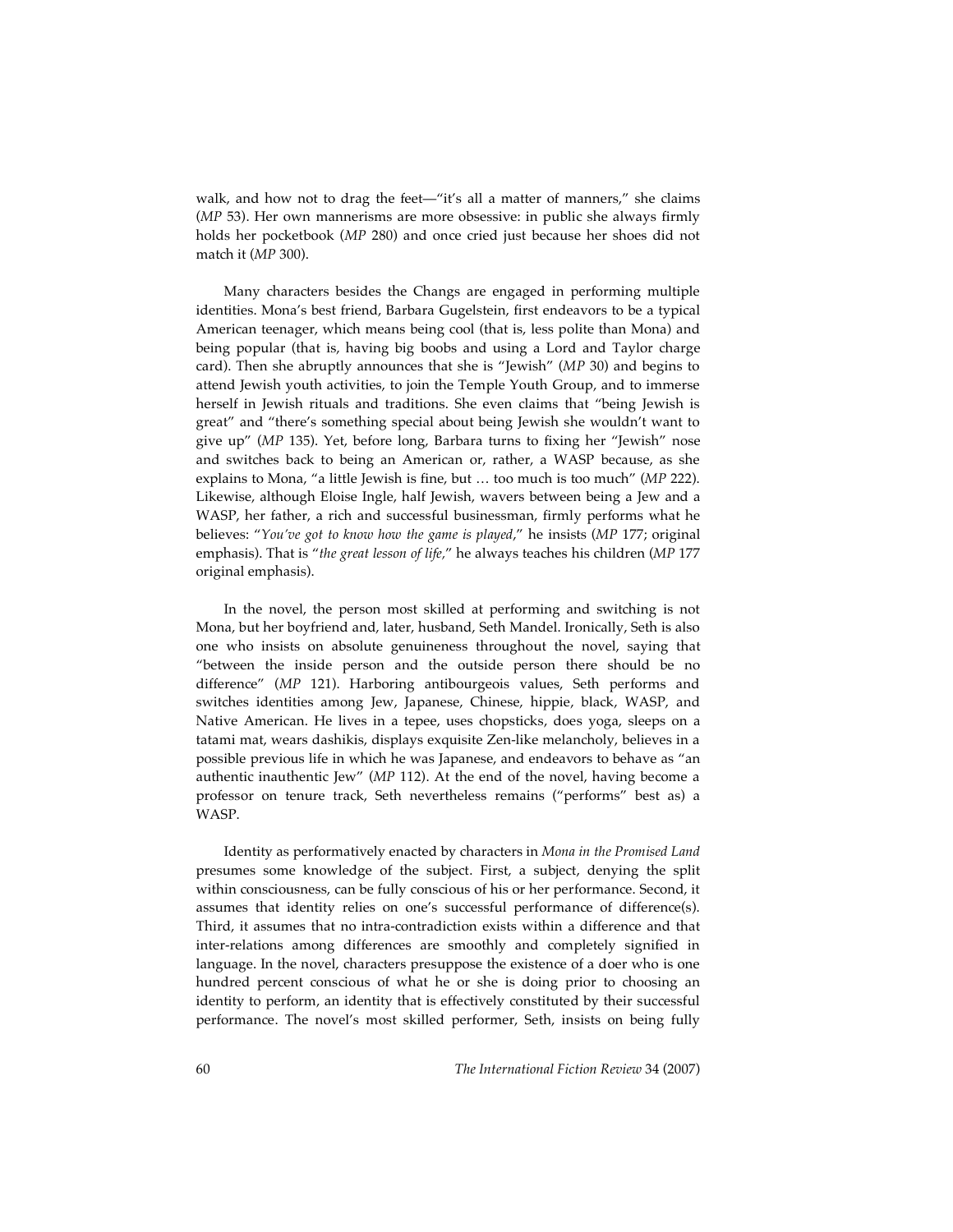conscious of his deed and endeavors to maintain a radical uniformity "between the inside person and the outside person," as he claims (*MP* 121). Yet, staying one hundred percent conscious is impossible, and, moreover, the subject, as Slavoj Zizek maintains, is "*nothing but* the failure of symbolization, of its own symbolic representation" and "nothing 'beyond' this failure" (original emphasis).<sup>9</sup> That is, identity (or, rather, subjectivity) is based not on a successful performance but its failure, not on the chain's meaning but its disruption; in other words, one's identity emerges not when identification (or disidentification) is made but when it fails to be made.<sup>10</sup> One always performs more or less because one's destined failure to perform results from a sense of loss in mastering an excess of signification. An insistence on accurate performance ridicules its performer (as, for example, with Callie and Rabbi Horowitz). Thus, being Chinese is not constituted by a successful performance but by the inevitable impossibility of exactly performing Chinese. Nevertheless, in the novel, being Chinese, black, Jewish, or WASP appears as an ethnic difference that can be totally translated into a repetition of acts or a set of predetermined representations so that it can be adequately performed. But a difference without any intra-contradiction simply serves as a type, a totalized and completely rhetoricalized form that excludes a nonmimetic account of identification based on Lacan's concept of the Real. Though the subject can be signified in language, it is not purely linguistic. While a subjective position with no intra-contradiction merely functions as a representative type, to arrange differences smoothly among subjective positions orients identity to one-to-one relations (for instance, white versus black), idealizes the dominant norm, and reinforces peripheral differences. The subject is thus reduced to identification with projective models and, unable to develop into an individual being, thereby remains trapped within an essentially prescriptive discourse.

Identity as a set of performances is especially validated by the teenaged characters in *Mona in the Promised Land*. On the threshold of the Symbolic, the order of languages and the realm of culture, they strive to differentiate themselves from one another and to seek after an identity through performing a proliferation of differences. They are eager to identify differences and anxiously perform one difference after another. Yet, it is not difference that "produces great anxiety," as Jane Gallop states.<sup>11</sup> Rather, performing differences eases their anxiety—anxiety about how little difference there really is, anxiety about "not being exposed to the Other's gaze, "<sup>12</sup> and, as Zizek frequently asserts, anxiety

<sup>9</sup> Slavoj Zizek, "Class Struggle or Postmodernism? Yes, Please!" *Contingency, Hegemony, Universality: Contemporary Dialogues on the Left,* ed. Judith Butler, Ernesto Laclau, and Slavoj Zizek (New York: Verso, 2000) 120.

<sup>10</sup> Tim Dean explicates the notion of desire in <sup>a</sup> similar vein in his *Beyond Sexuality* (Chicago: University of Chicago Press, 2000) 200–205.

<sup>11</sup> Jane Gallop, *The Daughter's Seduction: Feminism and Psychoanalysis* (Ithaca, NY: Cornell University Press, 1982) 93.

<sup>12</sup> Slavoj Zizek, *Did Somebody Say Totalitarianism?* (New York: Verso, 2001) 249–50.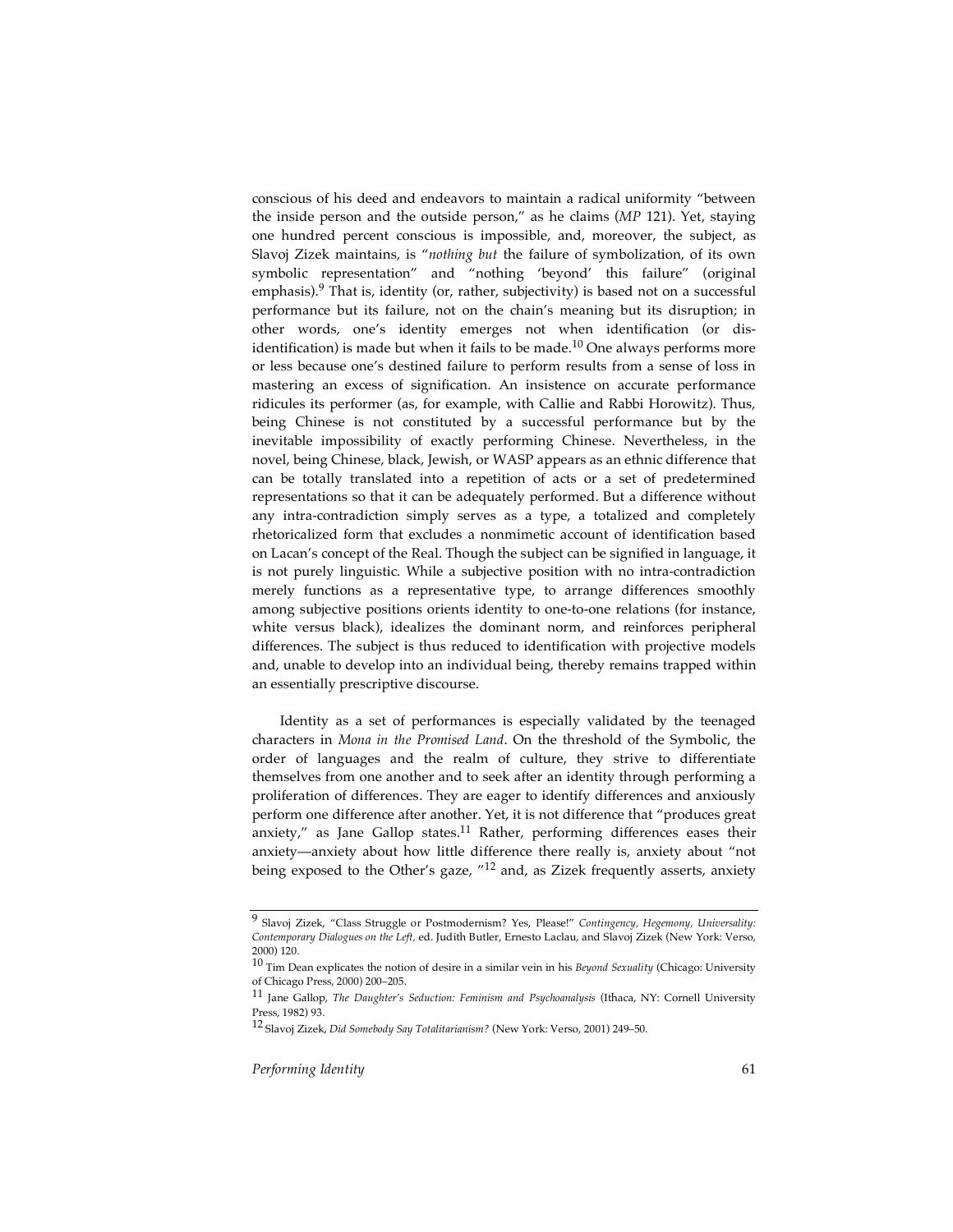about the Other itself as "lacking" and "impotent" in today's world.<sup>13</sup> The novel precisely exposes one's anxiety in a postmodern world of diminishing Symbolic efficiency, a world in which Symbolic authority is disintegrating and an ultimately fixed socio-symbolic identity is suspended.<sup>14</sup> In the face of the demise of the big Other, one not only *has to* freely and endlessly experience one's life as a shifting, always ongoing pursuit of one's particular lifestyle. One also *has to* freely and endlessly reshape one's fluid multiple identities through performing a proliferation of differences without any Symbolic point of reference or anchor. As Zizek suggests, because the big Other has retreated, the ego ideal, which used to be the "bearer of symbolic authority" and the ontological guarantee of one's existence, is reduced to an ideal ego. Now, the ideal ego involves "imaginary competitors," ones like the father with whom, into his forties, a subject may still continue to compete and thus "remain [an] 'immature' adolescent" (*TS* 334). That, or the ego ideal is replaced by ones elevated into the position of the Lacanian "Subject Supposed to Know" in such "guides" as books or TV programs devoted to marriage, sex, diet, meditation, God, child-raising, and many other topics. In Jen's novel, the big Other withers and the ego ideal is suspended: teenaged characters seek one after another for an ideal image or a "subject supposed to know," one who operates somewhat to guarantee their choices and who performs (dis)identifications with idealized or stereotyped images. In the novel, it is Rabbi Horowitz and Naomi who occupy the position of the one who is presumed (particularly by Mona) to know.

Traditionally a religious leader, a rabbi is a representative, in Lacan's Symbolic, of the social order, teaching Judaism and imposing the law. To Mona and other teenaged characters, however, Rabbi Horowitz does not occupy such a position. He neither provides Lacan's "point de capiton" through which their endless performances of differences can be temporarily halted nor helps them establish a cluster of master signifiers as the ego ideal to reassure their desire to be recognized by the Other. Rather, he serves, in the order of the Imaginary, as the inverse, that is, an ideal ego, a rebel against the Establishment, a model for Mona's "adolescent rebellion" (*MP* 34). Or, hanging our terms to Lacan's four discourses, we may say that he acts as the agent in Lacan's discourse of the hysteric, in which the hysteric pushes the master—incarnated in any figure of authority—to the point where the impossibility of desire is foregrounded.<sup>15</sup> Through Mona's eyes, Rabbi Horowitz, wearing long black hair and an untrimmed beard, listening to Crosby, Stills and Nash, looks like a "Hasid turned rock star" (*MP* 33). In Mona's words, he is praised for advising "everyone to ask, ask, instead of just obey, obey," for insisting that "people are supposed to

<sup>13</sup> Slavoj Zizek, "Da Capo senza Fine," *Contingency* 255–56.

<sup>14</sup> See Slavoj Zizek, *The Ticklish Subject* (New York: Verso, 1999) 313–99. Subsequent references are to this edition and are cited parenthetically in the text following the abbreviation *TS*.

<sup>15</sup> For <sup>a</sup> detailed discussion of hysterics, see Paul Verhaeghe, *Beyond Gender* (New York: Other, 2001) 17– 34, and Bruce Fink, *The Lacanian Subject* (Princeton, NJ: Princeton University Press, 1995) 129–46.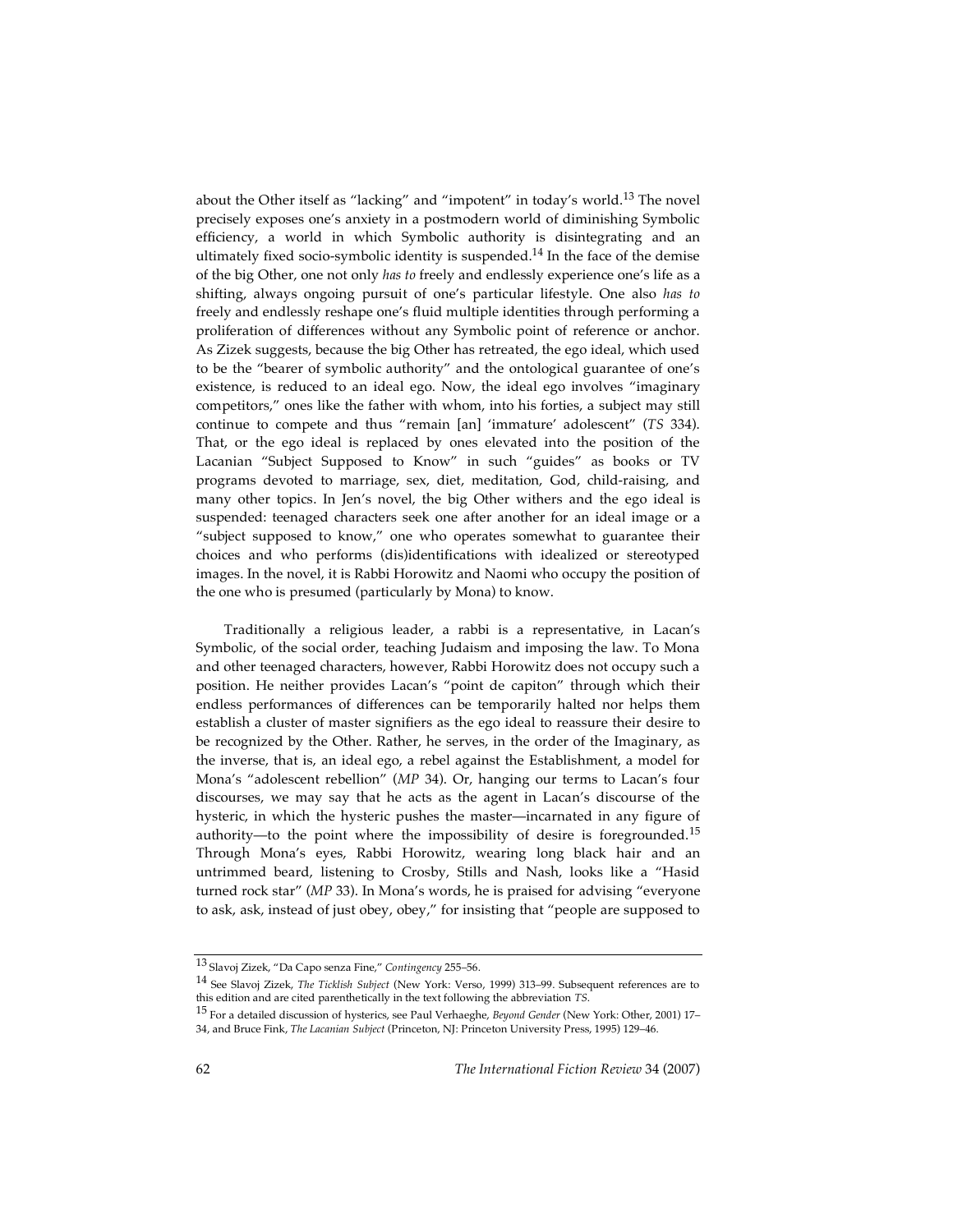be their own rabbi and do their business directly with G-d," and asking "people to make a pain in the neck of themselves" (*MP* 34). In this vein, in an Emersonian teaching that echoes a postmodern mode of identity, Rabbi Horowitz urges Mona to ask, to challenge, to perform, and to assert her fluid identities. Ironically, however, when Horowitz himself actually performs acts of rebellion, Mona finds that he undermines her belief in her performative act. Having performed a marriage service for a Christian couple, the rabbi is dismissed from his synagogue and afterward leaves for Boston, there to marry a gentile. At the end of the novel, no longer a rabbi at all, Horowitz is unfit to serve as either an imaginary ideal ego or as its inverse in the Symbolic, an ego ideal or a "subject supposed to know."

Like Rabbi Horowitz, Naomi also serves for a time as an ideal ego and a "subject supposed to know" to Mona and Callie. Worshiped by both sisters, Naomi awakens a racial consciousness and inculcates in their minds a resistance to colonial oppression. An African American, Naomi teaches them how to be Chinese by her living example: Naomi practices daily meditation and yoga, chanting and drinking tea, cooking "an authentic tea-smoked duck," and even speaking a clear Chinese much better than either sister. Through Naomi, Callie understands "what is meant to be Chinese" (*MP* 168), and Mona recognizes herself as "colored folk" (*MP* 170). Further, their frequent quotations from Naomi—introduced by the many times they say "Naomi says"—authoritatively expose a hidden connotation of colonial oppression even out of the ordinary. "Naomi says [a Christmas tree is] a symbol of oppression," says Callie, asking her parents not to buy one for Christmas. Likewise, Callie tells her parents, "Naomi says we should hate [Christmas trees] just as much as you hate Panasonic radios" (*MP* 41). Moreover, Callie corrects her mother on her impression of French missionaries who ran a convent school the mother went to in Shanghai. Callie accuses them of being "imperialists" (*MP* 42). Callie says to her mother, "That's what Naomi says. They were bent on taking China and saving the heathen" (*MP* 42). The union of Naomi, Callie, and Mona triumphs in the moment of their exclamation: "They are the oppressors" and "We are the expressers" (*MP* 184). 16

Though Naomi is worshiped by Callie and Mona, the latter even "striv[ing] to think the way Naomi thinks" (*MP* 170), Naomi's identity as performance and choice is perceived by Mona as problematic. First, while Naomi encourages Callie to "be in touch with her ancestry," Naomi commands, "Forget your parents" (MP 129): "'But aren't my parents my ancestors?' says Callie. 'Only if you so choose.' Naomi herself claims for her ancestors a number of people not related to her—for example, Harriet Tubman and Sojourner Truth" (*MP* 129).

<sup>16</sup> In the interview with Satz, Jen sees "endless expression" as <sup>a</sup> sign of "the Grandiose self" (134). See Martha Satz, "Writing About the Things That Are Dangerous: A Conversation with Gish Jen," *Southwest Review* 78 (1993): 132–40.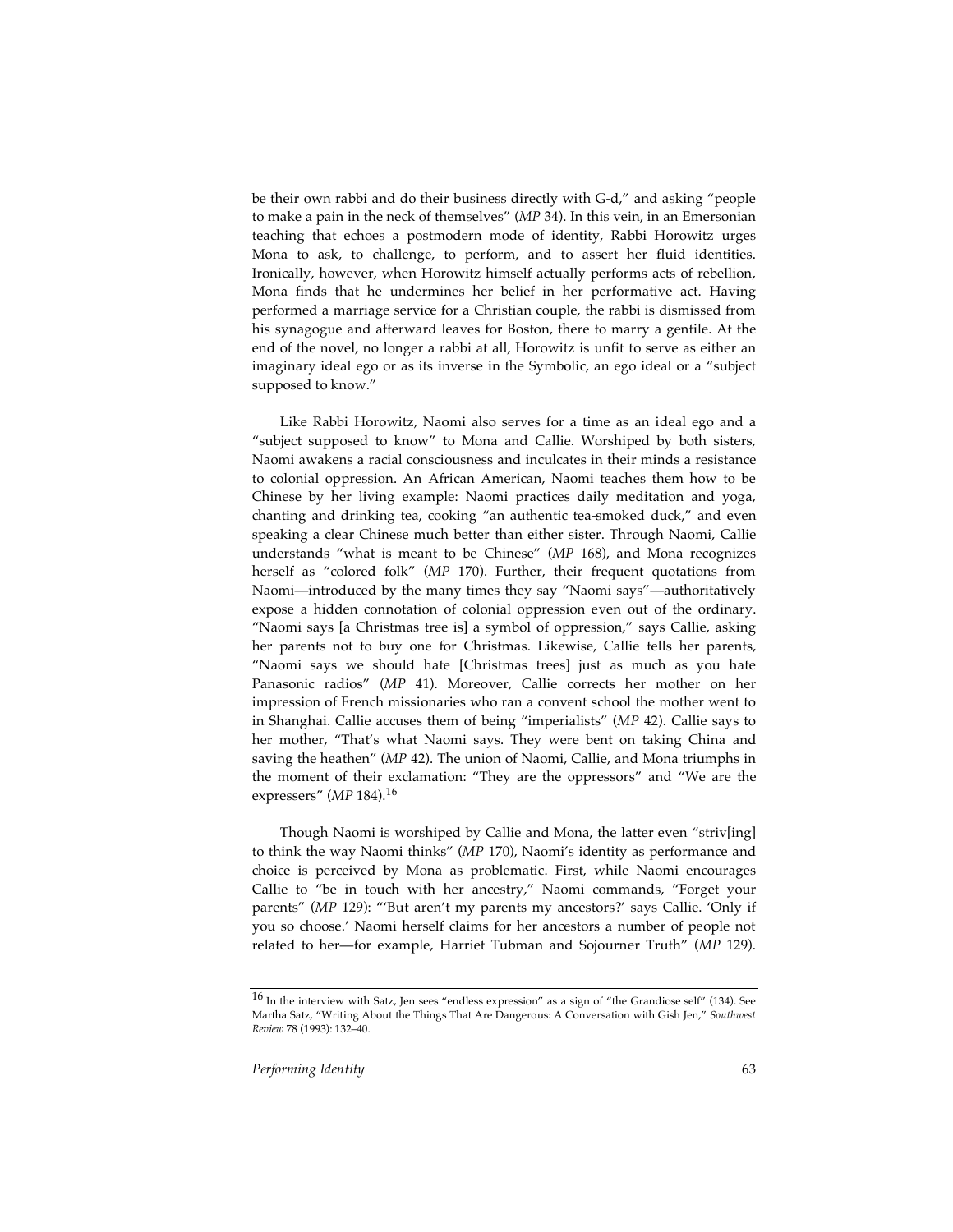When Mona queries her about her own racial identity, Naomi answers, "You are yellow. A yellow person, a yellow girl" (*MP* 170). Naomi's definitive answer puzzles Mona since Mona's "summertime color is most definitely brown, and the rest of the year she is not exactly a textbook primary" (*MP* 170). Besides, Naomi herself is not black either (*MP* 170). While Naomi highlights identity as performance as free choice, she at the same time essentializes and simplifies racial identity in terms of color. Indeed, Mona assesses Naomi's identity as performance as much less subversive and in some sense even submissive to the Other. For example, while working in Scottish dress as waitresses in Rhode Island, Naomi and Callie usually respond to people's inquiry "What part of Scotland are you from" in subversive tones, claiming that one is from "deepest, darkest Wales" and the other from "the Far Eastern part" (*MP* 170). But for one occasion, they proudly perform their identities in a manner seemingly ready to confront and challenge authority. One time Naomi happens to serve Mona and her friends, the Ingles. When, at the dinner table, Mr. Ingle asks Naomi the same question, Naomi's response takes Mona aback: "'I'm not from Scotland,' says Naomi, and winks at Mona. Mona looks down. 'Oh, really,' says Mr. Ingle. And that is when, to Mona's profound surprise, Naomi looks down too. She does not say she's from deepest, darkest Wales. She looks as though she has never seen Mona before in her life" (*MP* 178). Further, Naomi's avoidance of eye contact surprises Mona. Indeed, there is "an aspect of Naomi" that disappoints Mona because Naomi does not hold firmly to her own political strategy. As a result, Naomi's performance, her political statement, loses its subversive potential and turns into mere humor. When also facing Mrs. Ingle's next question, "Where are you from?" Mona appropriates Naomi's subversive statement, but Mona's answer—"from deepest, darkest China"—only evokes laughter and a follow-up inquiry: "'Is that a joke?' 'Yes,' Mona says" (*MP* 181).

Finally, Mona recognizes that Naomi and Callie's performance is not necessarily subversive. Naomi and Callie's "project" may even work in the service of existing order and endorse its reproduction of power relations without posing any threat to it. Their project, later published as a book credited only to Naomi, is encouraged by the editor to be more "personal" and even just "one person's"—namely, Naomi's (*MP* 270). Callie explains to Mona that "We're not book material. Naomi's experience has an import ours just doesn't. After all, blacks are the majority minority. Also they've been slaves and everything" (*MP* 270). Yet Callie also takes some comfort from the editor's encouragement that she has "a book in [her] too," because "people are interested in China," and, more importantly, she is proud of being "a natural ambassador" (*MP* 270). Mona wonders what the point is, however, since Callie has "never been to China" (*MP* 270). All this means is that their performing identity as a resistance has been absorbed into the capitalist marketplace. At the end of the novel, Callie's "straight A life"—be a doctor, have "two beautiful children and the big-success husband" (*MP* 302)—is proved also to be merely submissive to traditional authority. Moreover, when Callie brags of her ability to choose—"I'm my own

64 *The International Fiction Review* 34 (2007)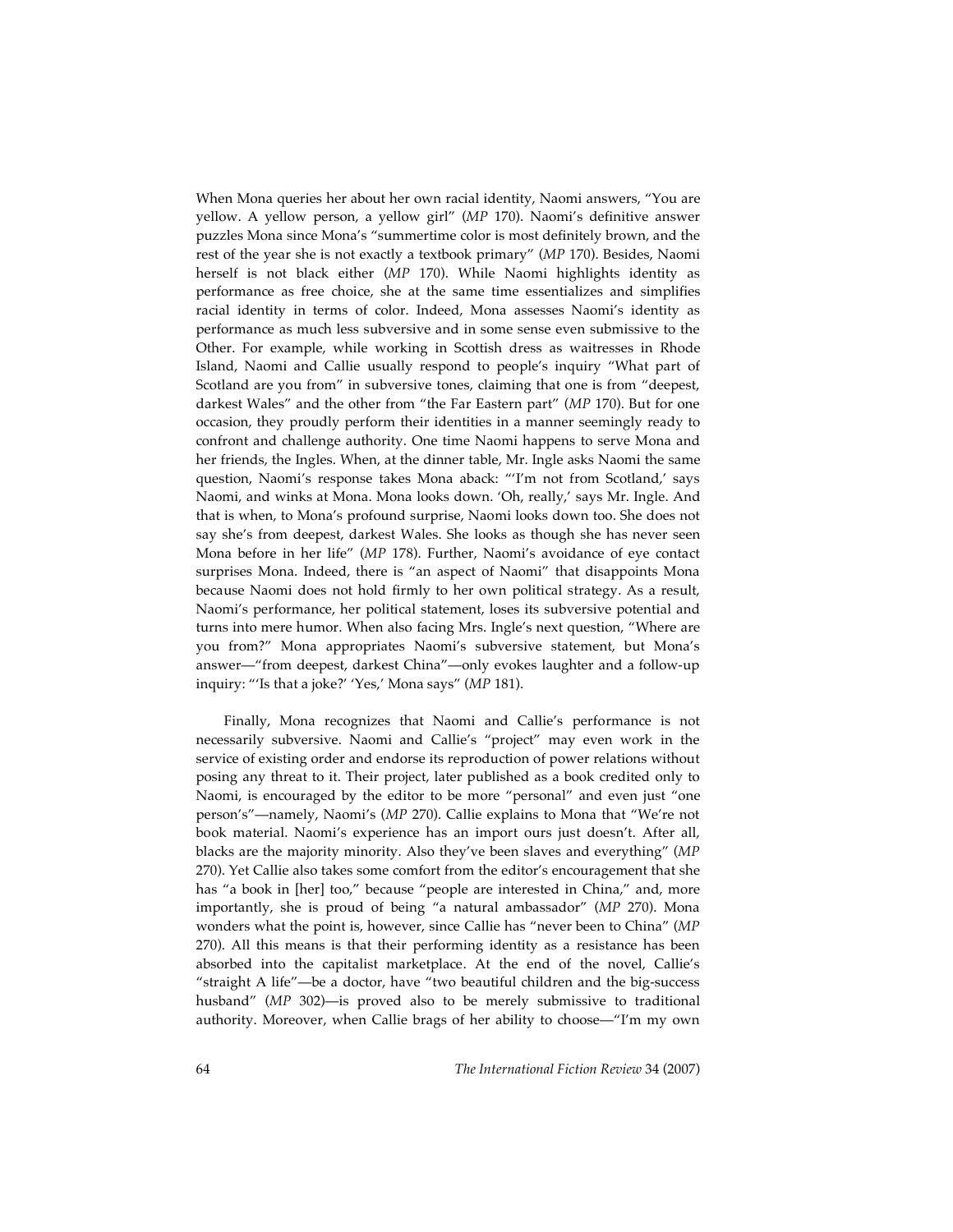person" and "I made my own choice" (*MP* 302)—we recognize that hers is merely a pseudo-individuality, merely one supported by a given field, by, specifically, a late-capitalist global society.

The postmodern politics of contingent performances—freely floating from one temporary embodiment to another —is only possible against the terrain of the Capital.<sup>17</sup> In the novel, as I have suggested, Callie's performance, whether submissive or resistant, relies on this background: her "free" choices supported by a father as an owner of three pancake restaurants, her performances valid only on the condition of her secure financial and social status. Even Callie's parttime job at Rhode Island is not as a regular waitress but, as Mona explains, one for which only those who "go to Harvard or Yale or Brown" can qualify (*MP* 173). Moreover, Mona's and Seth's rebellion against parental authority or the capitalist framework is also endorsed by the Capital. Mona's decision to leave home is supported by the "charitable contribution" of Seth's stepmother mother, Bea (*MP* 259), so that Mona can continue, in Bea's words, her "rebellion in peace" (*MP* 257) after her fight against her mother to defend her right to free performance. Seth best represents the one who is privileged to have "a rebellion in peace" within the background of the Capital. He calls his stepmother a hypocrite, whose "do-gooding," in his eyes, is just a way of maintaining her social status. Seth finds a safe and comfortable way to protest by dropping out of school and sleeping in a teepee on his parents' lawn, though still enjoying use of the household facilities. Throughout the novel, it is the Capital that creates the underlying field in which one's performances can thrive.

In this field of the Capital, the performers in the novel, however, try to disavow class antagonism in their performing identity of differences. In her arguments with her mother on her performing a Jew, Mona beats around the bush, for she avoids aiming at the unspeakable thing: class antagonism. Although their argument about performing identity ranges from being an American to being a tree, they skirt the central issue of class, an issue that is the cause of deep anxiety as far as Helen is concerned. What Helen really worries about is not that Mona turns Jewish, or into a tree, for that matter, but that her performance choices constitute a stepping down in class.<sup>18</sup> Interestingly, the very anxiety about class also afflicts other mothers in the novel. Barbara's mother warns her daughter that if Barbara insists on being Jewish like Rabbi Horowitz, she can "move to the Lower East Side" (*MP* 222). Barbara's mother even refuses to speak Yiddish and to take a vacation in Florida because she does not want to risk being identified as a Jew. She believes that "they spent their whole lives getting out of the ghetto, why should they go back for vacation?" (*MP* 125), as

 $^{17}$  The notion has been examined extensively by Žižek in his recent works.

<sup>18</sup> <sup>A</sup> similar observation has been made by Sau-ling Cynthia Wong in "But What in the World Is an Asian American? Culture, Class and Invented Traditions in Gish Jen's *Mona in the Promised Land*," *EurAmerica* 32 (2002): 641–74.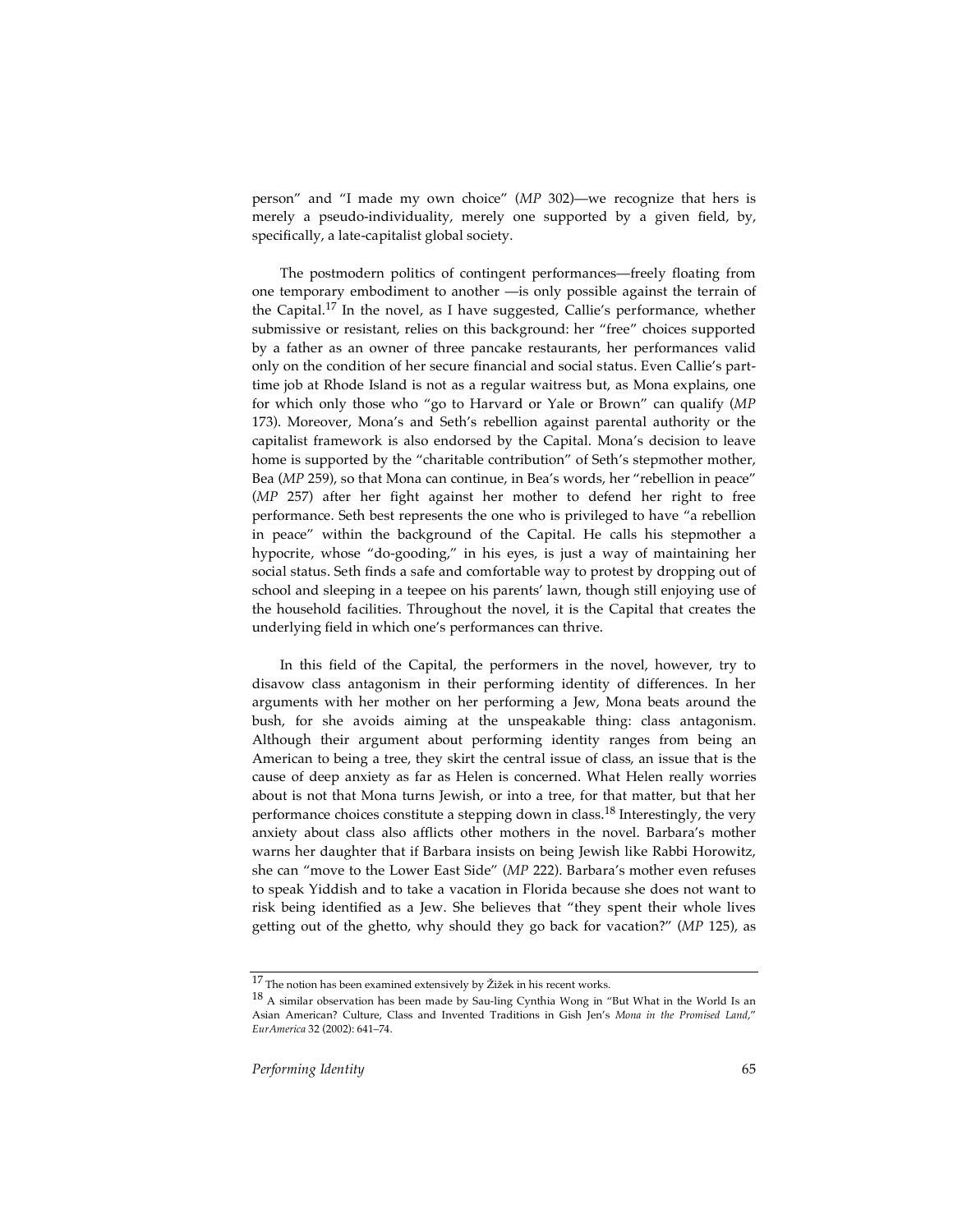her daughter quotes her as saying. Seth's mother claims, "Better to feel guilty than to feel nothing" (*MP* 258).

What is disavowed—class antagonism—under the name of performance and free choice returns in the novel as the embodiment of the lower classes, represented by Alfred as well as other African-American characters in the novel, including Cedric (an illegal immigrant), Fernando (an unemployed man), and a female homeless person. As the exclusion from, or the excess in, the Symbolic, it is the lower classes that sustain those performers' thriving identity of full contingency and endless substitution. The lower classes, as represented by Alfred and Cedric, are objectively observed and compared by Mona and her friends. They wonder which one is the poorer of the two: Cedric or Alfred, an illegal immigrant or an unemployed man? To those privileged performers like Mona, Seth, and Barbara, who debate and contemplate, the story of the lower classes is worth studying. They ask, "which is worse—not speaking English and having no visa and leaving [his] family behind to be forced to drink their own piss or having a black face and living in a project and having a greatgrandmother who was a slave?" (*MP* 139). In the case of Alfred, Barbara and Mona try to educate him in the meaning of performance. They preach to him that Judaism is "to ask, ask, instead of just obey, obey," and that by performing a Jew Alfred will learn how to have "a big house and a four-bay garage and a gardener" (*MP* 137). In their view, identity performance aims toward and facilitates an upward movement in class. Responding to their teaching, Alfred simply answers: "We're asking and asking, but there ain't nobody answering. And nobody is calling us Wasp, man, and nobody is forgetting we're a minority, and if we don't mind our manners, we're like as not to end up doing time in a concrete hotel. We're black, see. We're Negroes" (*MP* 137).

Alfred's reply points out the problem of identity performance. No matter how hard they try, the lower classes are stuck to performing one single role. If identity, as Mona and Barbara claim, amounts to no more than a matter of performance and a free choice of lifestyle, the lower classes in the novel should be held responsible for their own social status. That is, their status must be due to their incompetence in performance and to weak minds in making choices. In this view, class antagonism simply dissolves. If we merely impute antagonism between classes to a "green-eyed" and "incompetent" lower classes, then we also get to disregard the fact that the lower class never has the luxury of performance and free choice.

In the novel, members of the lower classes are not only incapable of performance but also uninterested or incompetent to do any harm. For instance, Mona regards a female vagrant she runs into in Grand Central Station as "harmless" (*MP* 255), even as the woman sleeps deeply with a leg in Mona's lap and Mona herself, in turn, "clasps her hands on [the woman's] slim ankles" (*MP* 256) and dozes off until rescued by Bea. Likewise, Fernando, a cook who is said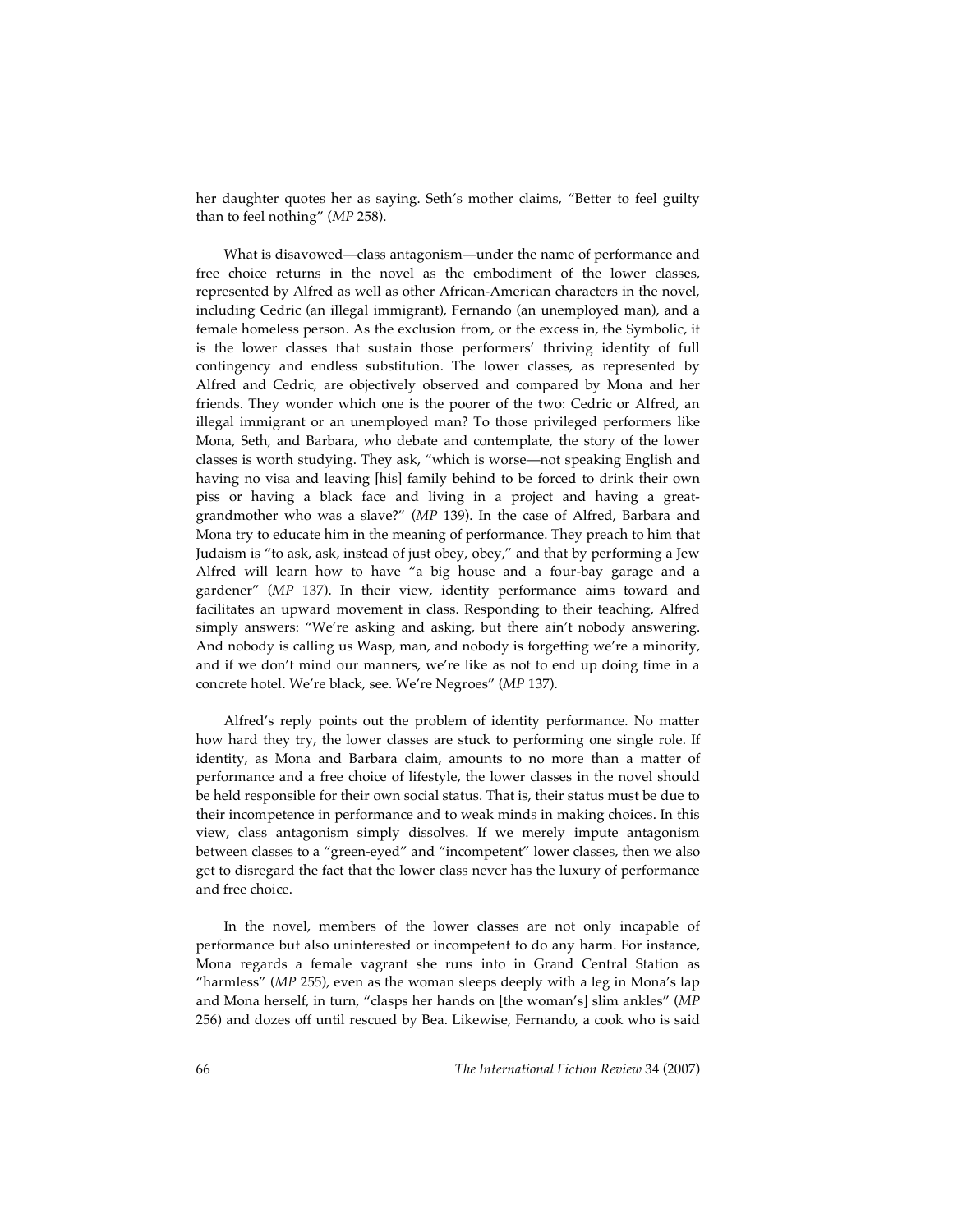to stalk and sexually molest Mona and who is fired by Ralph, reappears as a thief in Barbara's house, where Mona and Seth stay. However, in either case, he is too scrupulous or too drunk to do harm. Even when an actual class antagonism does break out, it remains essentially harmless and contained. Originally an experiment expressing a fantasy of Seth, Mona, and Barbara and meant to be a utopia where people can be integrated without racial or class boundaries, Camp Gugelstein falls apart after Mr. Gugelstein's flask disappears. When Barbara Gugelstein questions Alfred and other blacks about the piece of missing silver, they protest against the implicit racist accusations made by people who at the same time patronize them by offering shelter and food. Although Alfred and the others quit the camp, call their accusers "racist bastards," and valiantly assert their "black power," their actions make no difference. Moreover, when Alfred drops his lawsuit against Mona's father for racist policies, the novel shows that the underprivileged are powerless against the dominant system. Ultimately the world for privileged performers—performers *of* privilege—remains secure.

Although class antagonism in the novel is either excluded or contained, Seth nonetheless identifies class struggle all the time. He tirelessly addresses various -sms, including racism, capitalism, sadism, voyeurism, onanism, and others (*MP* 111). Obsessed with antagonism, Seth accuses Mona's father and his mother of being "capitalist oppressor(s)" (*MP* 159; *MP* 116). He insists that anything and everything has to do with either class or race. A house key is totally "bourgeois" (*MP* 94) and claiming ownership in love (the term "My Boyfriend") is a "capitalistic impulse" (*MP* 190). To Seth, the Symbolic becomes a network of conspiracy mainly on the basis of class and racial antagonism. Obsessed with one idea, Seth denies "the split within consciousness" and refuses to allow "thoughts to slide away from conscious control."<sup>19</sup> Being "a man of isms" (*MP* 74), Seth sees Sherman not as a person but as an "idea," claiming that "Everyone's first love is an idea" (*MP* 113). Seth denies a division between a public face and a private face (*MP* 208). Ironically, though, Seth, who demands absolute genuineness, is best skilled at identity performing and switching. The gap between his belief and his performance shows Seth's uncanny anxiety regarding the impotence and inconsistency of the Symbolic big Other. That is why Seth, though seeing himself "victimized" by an overwhelming network of conspiracy, accuses the Other of its impotence and failure. Accordingly, Seth retreats to the imaginary, a realm of presumed wholeness, completeness, and similarity, one where, again presumably, conflict, inconsistency, and antagonism dissolve within a harmonious state. He envisions Camp Gugelstein as a house with no walls between the rooms (*MP* 208), a place where, he believes, anxiety about racial antagonism can be easily released by their all chanting hand in hand in a circle with eyes closed (*MP* 202). Interestingly, it is immediately after one such

<sup>19</sup> Christy L. Burns, "Parody and Postmodern Sex: Humor in Thomas Pynchon and Tama Janowitz," *Performing Gender and Comedy: Theories, Texts and Contexts*, ed. Shannon Hengen (Amsterdam: Gordon and Breach, 1998) 152.